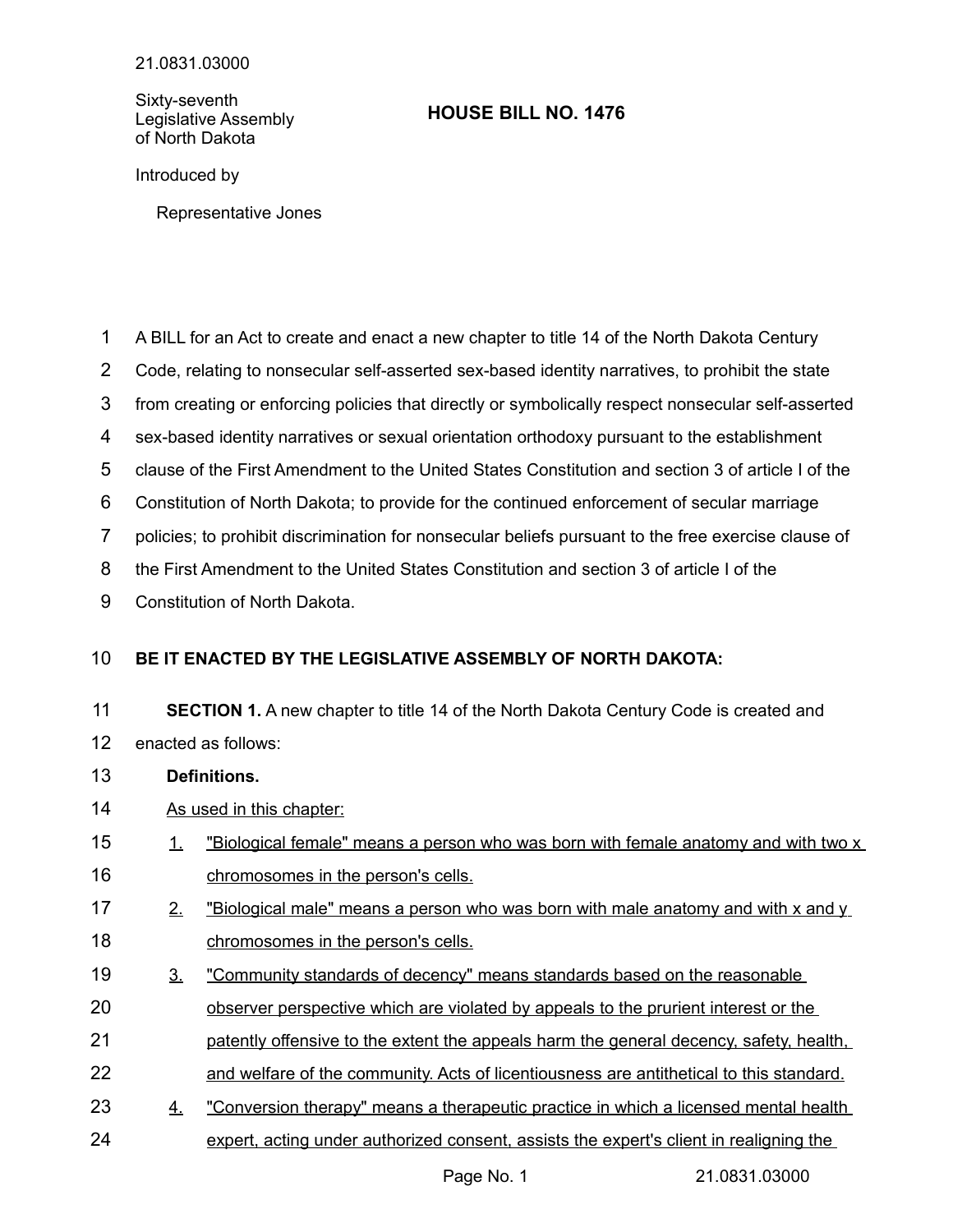| $\mathbf 1$    |            | client's sexual preference to cultivate attraction for individuals of the opposite sex who |  |  |
|----------------|------------|--------------------------------------------------------------------------------------------|--|--|
| $\overline{2}$ |            | have corresponding reproductive anatomy.                                                   |  |  |
| 3              | 5.         | "Drag queen story time" means a nonsecular event where men dress up as women               |  |  |
| 4              |            | and display an inherently sexualized performance targeting minors with the purpose of      |  |  |
| 5              |            | promoting and normalizing the faith-based beliefs and practices that stem from the         |  |  |
| 6              |            | secular humanist religion. The term describes an event that targets children and           |  |  |
| 7              |            | promotes licentiousness in attempts to justify practices inconsistent with the peace or    |  |  |
| 8              |            | safety of the state from the reasonable observer perspective.                              |  |  |
| 9              | <u>6.</u>  | "Emotional appeal" means a method of persuasion through sentiment, not logic,              |  |  |
| 10             |            | designed to create an emotional response.                                                  |  |  |
| 11             | <u>7.</u>  | "Lemon test" means a three-prong test originally created by the United States              |  |  |
| 12             |            | Supreme Court and now adopted by this state which is used to determine whether             |  |  |
| 13             |            | government action is unconstitutional under the establishment clause. Government           |  |  |
| 14             |            | action violates the establishment clause if the action fails to satisfy any of the prongs. |  |  |
| 15             |            | The test requires that state action or government policy:                                  |  |  |
| 16             |            | Have a valid secular purpose;<br>a.                                                        |  |  |
| 17             |            | Not have the effect of advancing, endorsing, or inhibiting religion; and<br><u>b.</u>      |  |  |
| 18             |            | Not foster excessive entanglement with religion.<br>$\underline{C}$ .                      |  |  |
| 19             | <u>8.</u>  | "Logical nexus" means some minimal relevant or rational connection and is a                |  |  |
| 20             |            | low-threshold standard.                                                                    |  |  |
| 21             | <u>g.</u>  | "Nonsecular" means faith-based, not proven, predicated on naked assertions, or             |  |  |
| 22             |            | emotional feelings, not self-evident objective fact.                                       |  |  |
| 23             | <u>10.</u> | "Nonsecular self-asserted sex-based identity narrative" means an unproven                  |  |  |
| 24             |            | faith-based identity implicitly religious moral stance that is not predicated on           |  |  |
| 25             |            | self-evident neutral truth and is a story that provides the individual with a sense of     |  |  |
| 26             |            | purpose and serves as a commentary on sexual practices, sexual preference, faith,          |  |  |
| 27             |            | morality, and life. The term includes expressions and speech that are controversial.       |  |  |
| 28             |            | sexualized, questionably moral, questionably plausible, and have a tendency to erode       |  |  |
| 29             |            | community standards of decency and promote licentiousness.                                 |  |  |
| 30             | <u>11.</u> | "Nonsecular marriage" means any form of so-called marriage which does not involve a        |  |  |
| 31             |            | man and a woman and is inseparably linked to the religion of secular humanism. The         |  |  |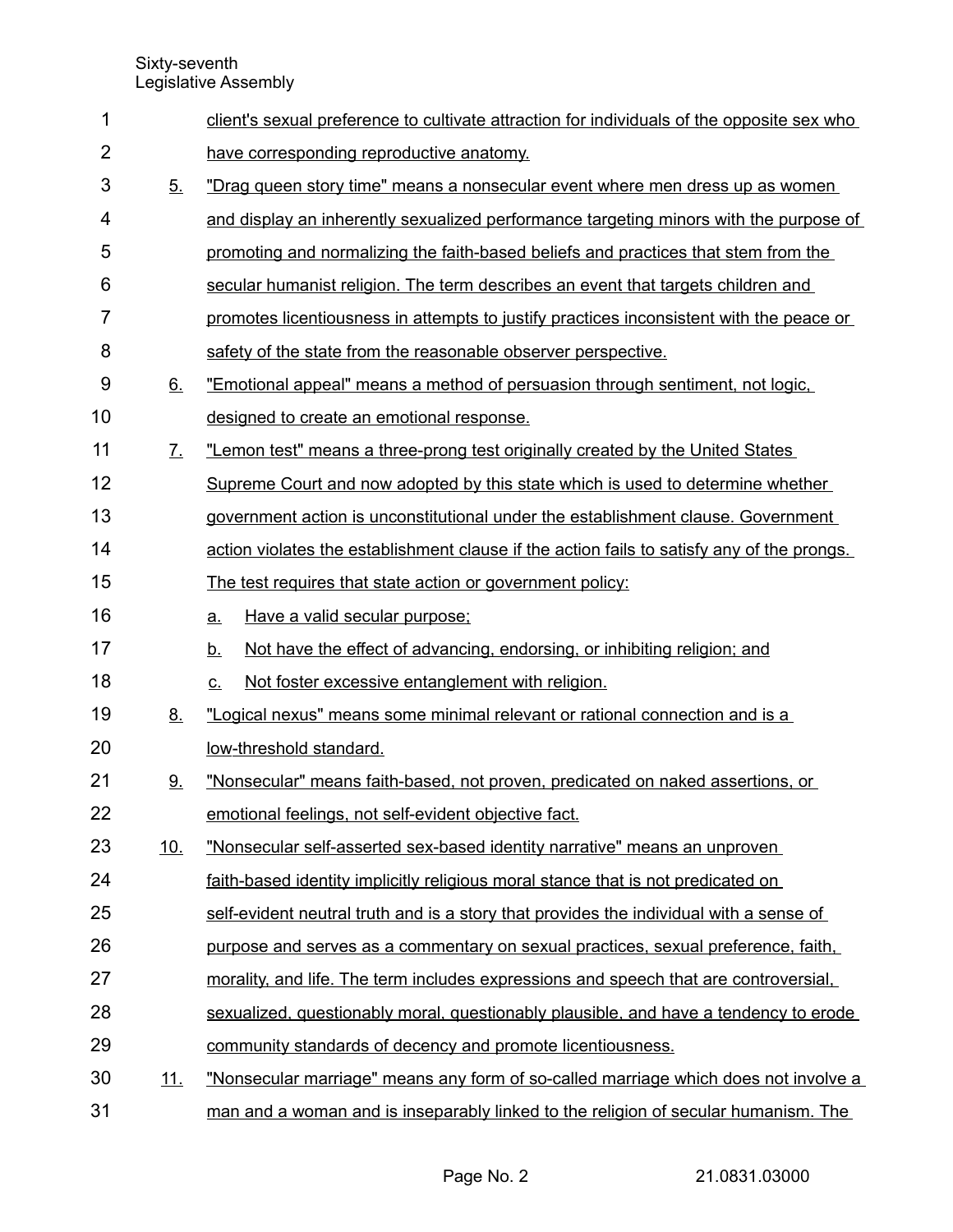| 1              |            | term refers to so-called marriages between more than two people, persons of the            |
|----------------|------------|--------------------------------------------------------------------------------------------|
| $\overline{2}$ |            | same sex, a person and an animal, or a person and an object.                               |
| 3              | <u>12.</u> | "Promote" means to advocate for, assist with, encourage, or popularize through             |
| 4              |            | advertising or publicity.                                                                  |
| 5              | <u>13.</u> | "Public funds" means any funds received or controlled by this state or any agency or       |
| 6              |            | political subdivision of the state, including funds derived from federal, state, or local  |
| $\overline{7}$ |            | taxes; gifts or grants from any source, public or private; federal grants or payments; or  |
| 8              |            | intergovernmental transfers.                                                               |
| 9              | 14.        | "Reasonable observer" means a person of ordinary prudence who views a policy or            |
| 10             |            | action from an objective standpoint in the context of the state's longstanding practice    |
| 11             |            | and through the lens of self-evident neutral, natural, and noncontroversial transcultural  |
| 12             |            | morality.                                                                                  |
| 13             | 15.        | "Religion" means a set of unproven answers to greater questions such as why are we         |
| 14             |            | here, what should we be doing as humans, how do we get our identity, and what              |
| 15             |            | happens after death. The term means a closed system and group or community that is         |
| 16             |            | organized, full, and provides a comprehensive code by which individuals may guide          |
| 17             |            | their daily activities. Religion involves an ultimate concern or sincere belief and can be |
| 18             |            | nontheistic or theistic belief.                                                            |
| 19             | <u>16.</u> | "Secular humanism" means a faith-based worldview that is also referred to as               |
| 20             |            | postmodern-western-individualistic moral relativism or expressive individualism, and       |
| 21             |            | antitheism, and is often the mirror opposite of theism. The term refers to a religion      |
| 22             |            | which has a doctrine of worshiping man as the source of all knowledge and truth. The       |
| 23             |            | term includes a belief system that is centered on the unproven assumptions there are       |
| 24             |            | no moral absolutes and no one moral doctrine should be used as the superior basis          |
| 25             |            | for law and policy. The term includes a series of unproven faith-based assumptions         |
| 26             |            | and naked assertions that suggest that morality and truth are man made conventions         |
| 27             |            | and that at the heart of liberty is man's ability to define his own meaning of the         |
| 28             |            | universe. The term refers to a religion that tends to promote licentiousness and to        |
| 29             |            | justify practices that are inconsistent with the peace and safety of the state. The term   |
| 30             |            | refers to the belief that man is merely a bundle of chemicals, animated pieces of meat,    |
| 31             |            | or accidental particles, and that nature is all there is. Nonsecular self-asserted         |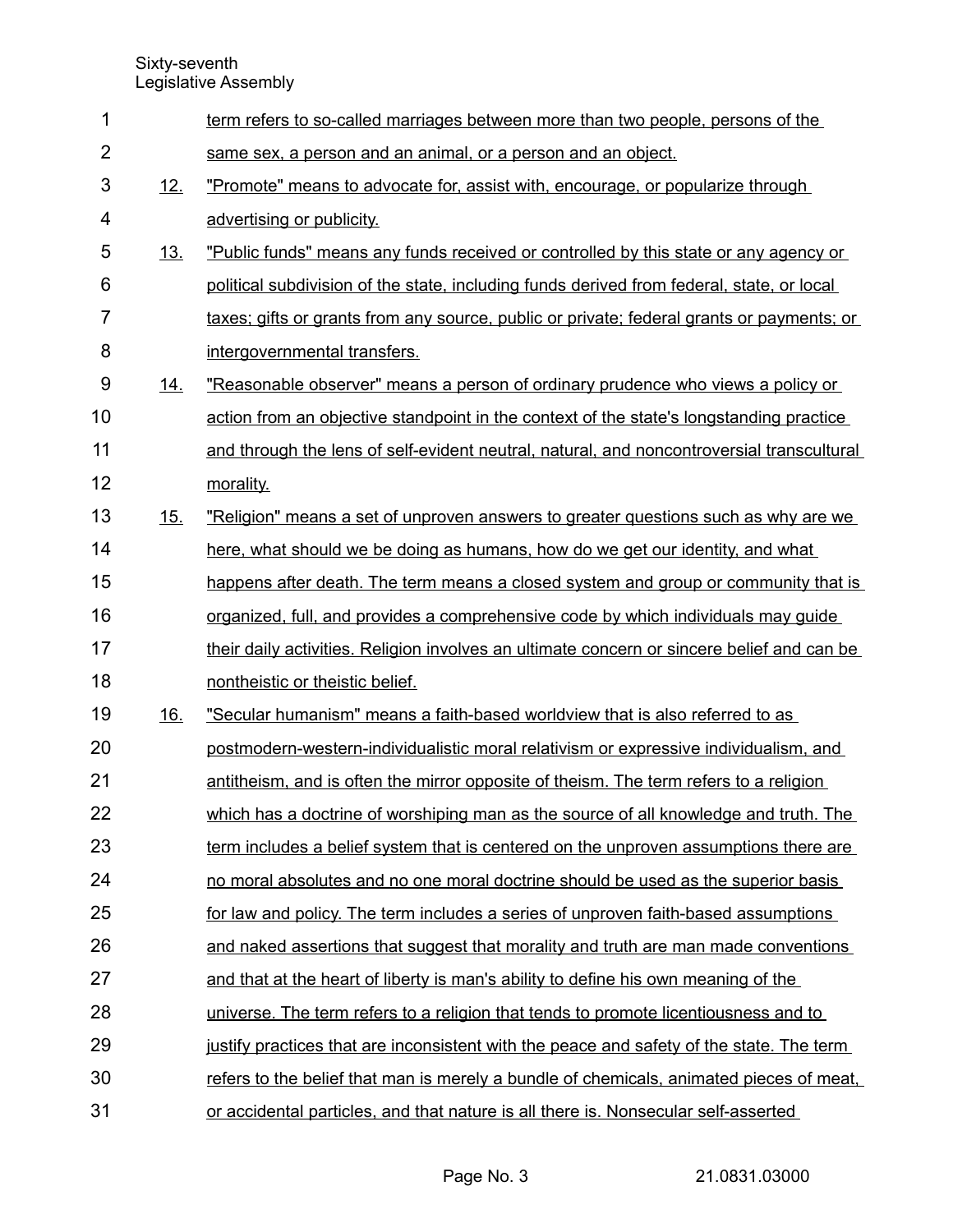| 1              |            | sex-based identity narratives and sexual orientation orthodoxy are doctrines that are      |
|----------------|------------|--------------------------------------------------------------------------------------------|
| $\overline{2}$ |            | inseparably linked to this religion. The term refers to a religion that has many different |
| 3              |            | denominational sects and is expressed in widely varying ways.                              |
| 4              | 17.        | "Secular marriage" means a legal union that represents an intended lifelong                |
| 5              |            | commitment between one person who was born a biological male and one person who            |
| 6              |            | was born a biological female as husband and wife, who are of equal but opposite            |
| 7              |            | genders, who become spouses of the opposite sex, and who have corresponding                |
| 8              |            | sexual anatomy that if coalesced have the actual or symbolic potential to create           |
| 9              |            | offspring who likely will have the input of the two spouses with whom the offspring        |
| 10             |            | share the same genetic code and unbroken ancestral chain. A policy that respects or        |
| 11             |            | promotes this form of marriage constitutes a secular policy.                               |
| 12             | <u>18.</u> | "Secular policy" means a course or principle of action adopted or proposed by a state      |
| 13             |            | actor which is natural, neutral, and noncontroversial and is based on self-evident         |
| 14             |            | morality and objective truth from the reasonable observer perspective. The term            |
| 15             |            | includes government procedure or state action that generally accomplishes its goals        |
| 16             |            | and does not tend to put religion over nonreligion or one religion over another or does    |
| 17             |            | not convey to a reasonable observer that the government favors one particular              |
| 18             |            | religion. The term includes a course of government action where the pre-eminent and        |
| 19             |            | primary force driving the policy is genuine, not a sham, and not merely secondary to a     |
| 20             |            | religious objective.                                                                       |
| 21             | <u>19.</u> | "Sex reassignment surgery" means a nonsecular medical procedure where a person             |
| 22             |            | undergoes cosmetic surgery to cause the person's physical appearance to more               |
| 23             |            | closely align with the person's nonsecular self-asserted sex-based identity narrative.     |
| 24             | 20.        | "Sexual orientation" means a mythology, dogma, doctrine, ideology, or orthodoxy that       |
| 25             |            | is inseparably linked to the religion of secular humanism. The term includes               |
| 26             |            | self-asserted sex-based identity narratives that are often predicated on a series of       |
| 27             |            | unproven faith-based assumptions and naked assertions that are implicitly religious        |
| 28             |            | and have a tendency to erode community standards of decency and promote                    |
| 29             |            | licentiousness. The term is synonymous with gender identity.                               |
| 30             | 21.        | <u>"Taxpayer standing" means the standing of a taxpayer to file a lawsuit against the</u>  |
| 31             |            | government actor that is directly or symbolically engaging in practices that violate the   |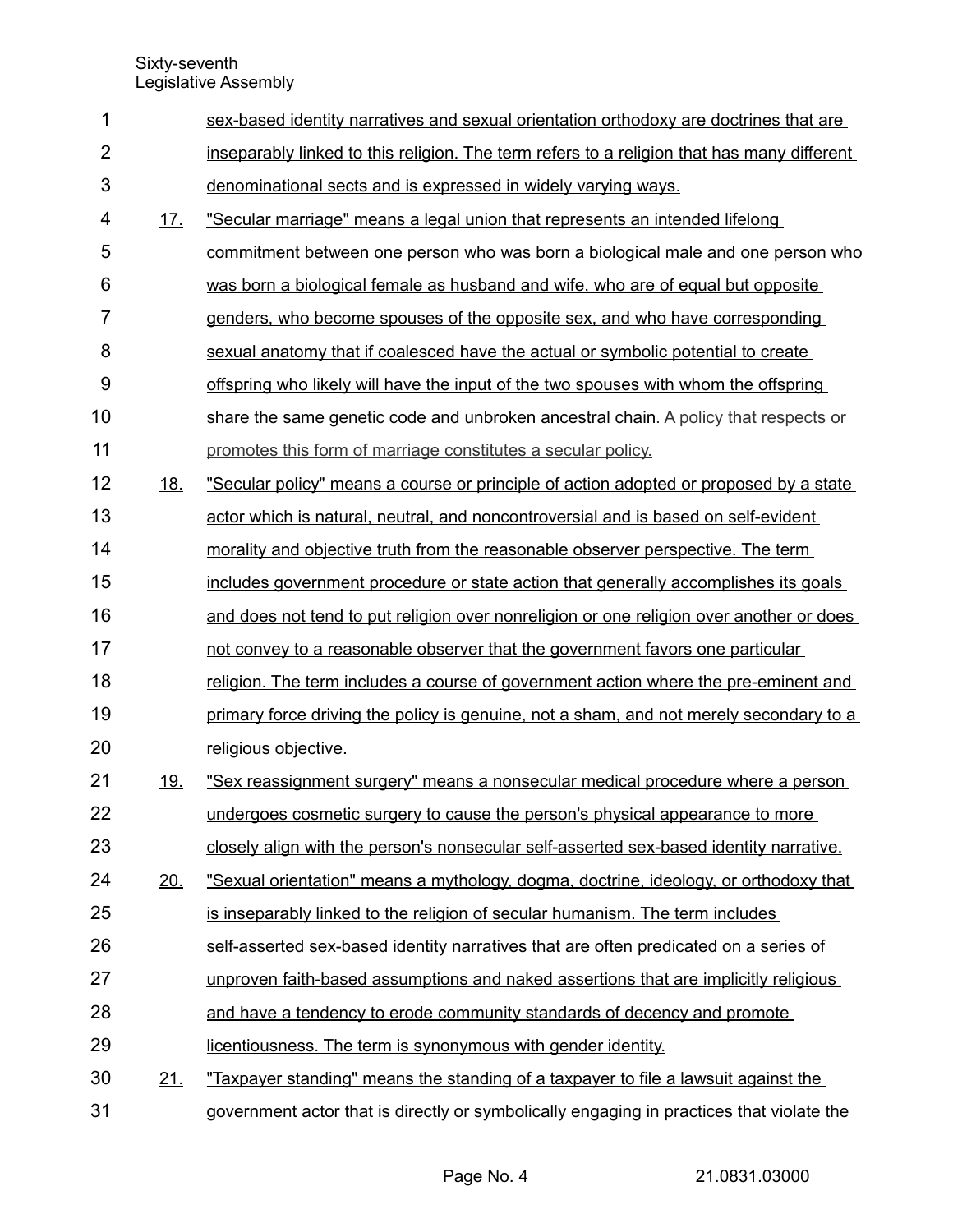| 1              |             | establishment clause of the First Amendment to the United States Constitution or          |                                                                                              |  |  |  |
|----------------|-------------|-------------------------------------------------------------------------------------------|----------------------------------------------------------------------------------------------|--|--|--|
| $\overline{2}$ |             | section 3 of article 1 of the Constitution of North Dakota after the government actor     |                                                                                              |  |  |  |
| 3              |             | actually or prospectively engaged in action that potentially failed at least one prong of |                                                                                              |  |  |  |
| 4              |             | the lemon test. The term includes a test that requires a minimal logical nexus in order   |                                                                                              |  |  |  |
| 5              |             |                                                                                           | to be invoked by a taxpayer when the government is directly or symbolically endorsing        |  |  |  |
| 6              |             |                                                                                           | a religion in a coercive manner in violation of the lemon test. A person who pays sales      |  |  |  |
| $\overline{7}$ |             |                                                                                           | tax in this state can successfully assert this form of standing.                             |  |  |  |
| 8              |             |                                                                                           | <b>Prohibition of state action that respects nonsecular self-asserted sex-based identity</b> |  |  |  |
| 9              | narratives. |                                                                                           |                                                                                              |  |  |  |
| 10             | 1.          |                                                                                           | Pursuant to the First Amendment to the United States Constitution and section 3 of           |  |  |  |
| 11             |             |                                                                                           | article I of the Constitution of North Dakota, the state may not directly or symbolically    |  |  |  |
| 12             |             |                                                                                           | create, enforce, or endorse a policy that respects or promotes nonsecular                    |  |  |  |
| 13             |             |                                                                                           | self-asserted sex-based identity narratives, sexual orientation orthodoxy, or                |  |  |  |
| 14             |             |                                                                                           | nonsecular marriage doctrine because the policy fails the lemon test for:                    |  |  |  |
| 15             |             | <u>a.</u>                                                                                 | Constituting a nonsecular sham.                                                              |  |  |  |
| 16             |             | <u>b.</u>                                                                                 | <u>Cultivating indefensible legal weapons against nonobservers of the religion of</u>        |  |  |  |
| 17             |             |                                                                                           | secular humanism; and                                                                        |  |  |  |
| 18             |             | <u>c.</u>                                                                                 | Having the effect of excessively entangling the government with the religion of              |  |  |  |
| 19             |             |                                                                                           | secular humanism.                                                                            |  |  |  |
| 20             | 2.          |                                                                                           | Pursuant to the First Amendment establishment clause of the United States                    |  |  |  |
| 21             |             | Constitution and section 3 of article I of the Constitution of North Dakota, and the      |                                                                                              |  |  |  |
| 22             |             | state's compelling interest to discourage licentiousness, an agent of the state may not   |                                                                                              |  |  |  |
| 23             |             |                                                                                           | directly or symbolically create or enforce policies that respect or recognize nonsecular     |  |  |  |
| 24             |             |                                                                                           | self-asserted sex-based identity narratives or sexual orientation orthodoxy, by:             |  |  |  |
| 25             |             | <u>a.</u>                                                                                 | Issuing or recognizing a marriage license that does not involve a secular                    |  |  |  |
| 26             |             |                                                                                           | marriage;                                                                                    |  |  |  |
| 27             |             | <u>b.</u>                                                                                 | Appropriating, distributing, or awarding public funds in a manner that directly or           |  |  |  |
| 28             |             |                                                                                           | indirectly respects, promotes, or endorses the plausibility of nonsecular                    |  |  |  |
| 29             |             |                                                                                           | self-asserted sex-based identity narratives, sexual orientation orthodoxy, or                |  |  |  |
| 30             |             |                                                                                           | nonsecular marriage ideology;                                                                |  |  |  |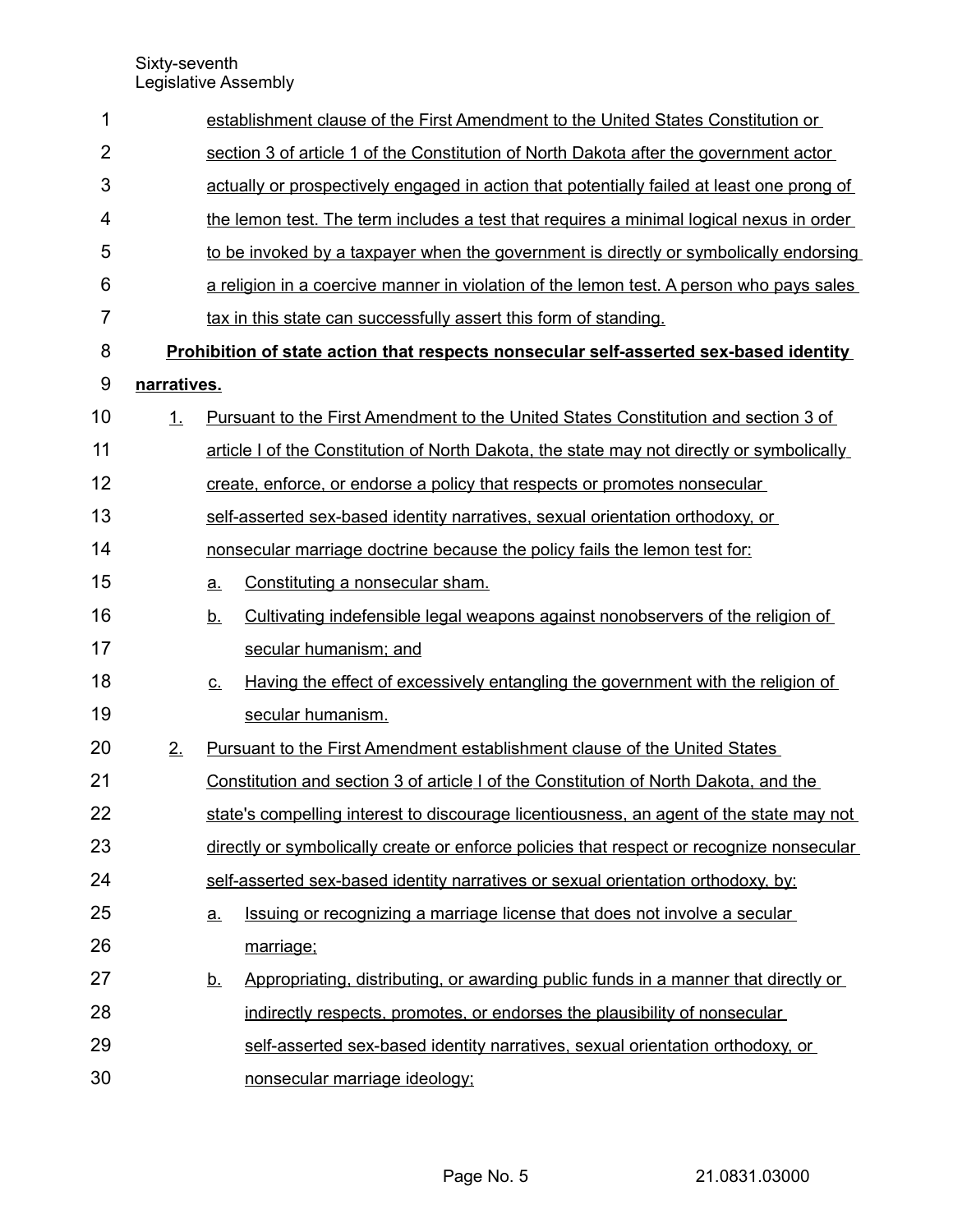| 1  |                | <u>C.</u>         | Appropriating, distributing, or awarding a grant of public funds to cover the cost of    |
|----|----------------|-------------------|------------------------------------------------------------------------------------------|
| 2  |                |                   | sex reassignment surgery;                                                                |
| 3  |                | <u>d.</u>         | Prohibiting or unduly restricting conversion therapy;                                    |
| 4  |                | <u>e.</u>         | Displaying a flag that promotes nonsecular self-asserted sex-based identity              |
| 5  |                |                   | narratives or sexual orientation orthodoxy in a manner that would be                     |
| 6  |                |                   | unconstitutional for the same state actor to display a flag that respects or             |
| 7  |                |                   | promotes the edicts of an institutionalized religion;                                    |
| 8  |                | f.                | Promoting the use of puberty blockers, especially to minors;                             |
| 9  |                | <b>g</b>          | <u>Permitting a person who was born as a biological male to change the person's</u>      |
| 10 |                |                   | gender to female on the person's birth certificate, driver's license, or any other       |
| 11 |                |                   | official government form;                                                                |
| 12 |                | <u>h.</u>         | Permitting a person who was born as a biological female to change the person's           |
| 13 |                |                   | gender to male on the person's birth certificate, driver's license, or any other         |
| 14 |                |                   | official government form;                                                                |
| 15 |                | İ.                | Assigning or housing an inmate who was born as a biological male in a ward or            |
| 16 |                |                   | cell designated for inmates who were born as biological females;                         |
| 17 |                | j.                | Assigning or housing an inmate who was born as a biological female in a ward or          |
| 18 |                |                   | cell designated for inmates who were born as biological males; or                        |
| 19 |                | <u>k.</u>         | Mandating pronoun changes.                                                               |
| 20 | 3 <sub>1</sub> |                   | Pursuant to the First Amendment establishment clause of the United States                |
| 21 |                |                   | Constitution and section 3 of article I of the Constitution of North Dakota, and the     |
| 22 |                |                   | state's compelling interest to discourage licentiousness, a public school or a public    |
| 23 |                |                   | school's agent may not create or enforce policies that respect or recognize nonsecular   |
| 24 |                |                   | self-asserted sex-based identity narratives or sexual orientation orthodoxy, by:         |
| 25 |                | $\underline{a}$ . | Exposing students to a curriculum concerning nonsecular self-asserted                    |
| 26 |                |                   | sex-based identity ideology or sexual orientation orthodoxy unless the                   |
| 27 |                |                   | programming is part of a sex education program and only after a student's                |
| 28 |                |                   | parents have:                                                                            |
| 29 |                |                   | Intentionally opted their child into participating in the programming in writing;<br>(1) |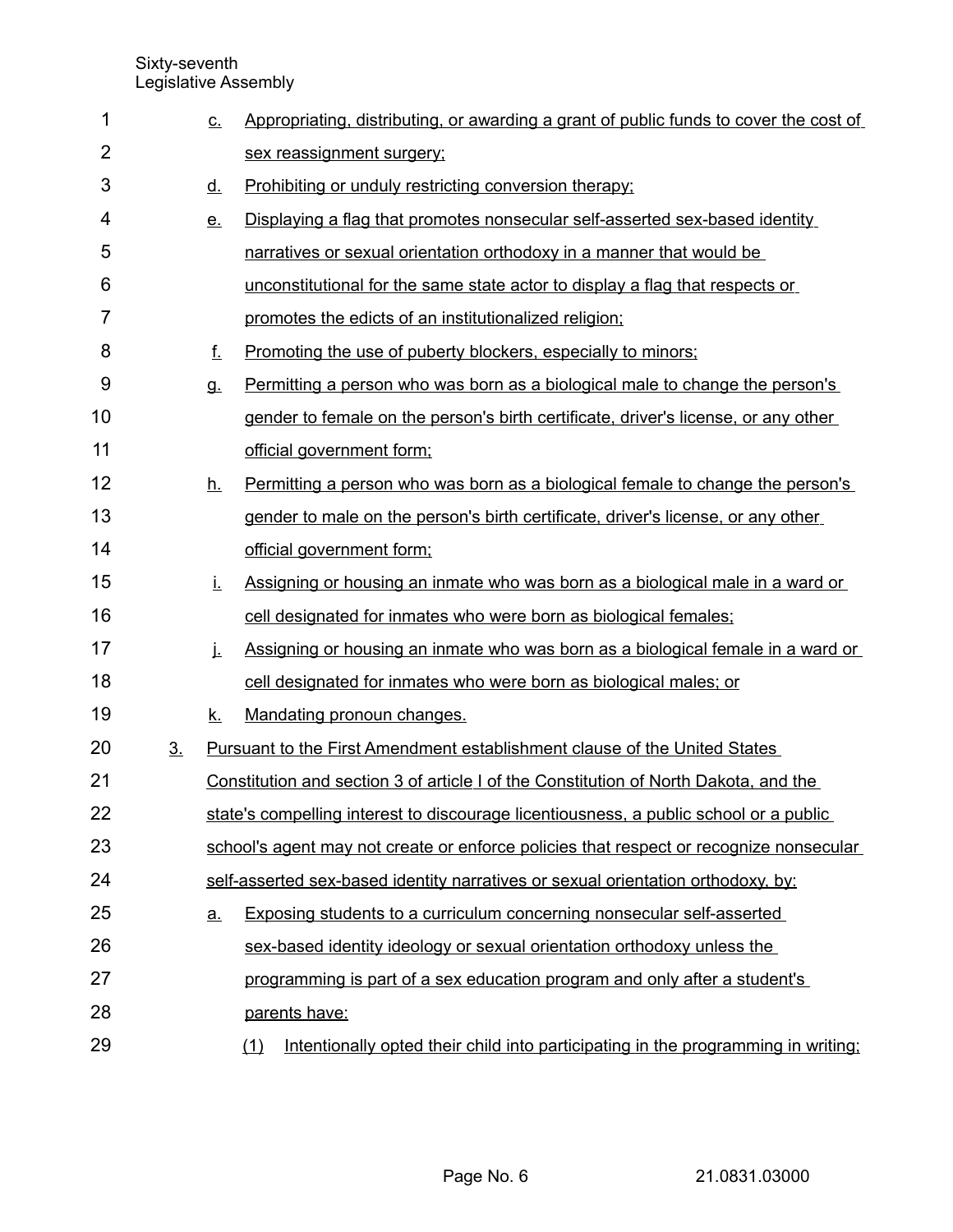| 1              |                             |                | (2) | Received a warning from the school or department of public instruction that               |
|----------------|-----------------------------|----------------|-----|-------------------------------------------------------------------------------------------|
| $\overline{2}$ |                             |                |     | the messaging could expose their child to licentiousness and one particular               |
| 3              |                             |                |     | religious worldview.                                                                      |
| 4              |                             | <u>b.</u>      |     | Permitting a student who was born as a biological male to participate in sports           |
| 5              |                             |                |     | designated for biological females;                                                        |
| 6              |                             | <u>c.</u>      |     | <u>Permitting a student who was born as a biological female to participate in sports</u>  |
| 7              |                             |                |     | designated for biological males;                                                          |
| 8              |                             | <u>d.</u>      |     | Permitting a person who was born as a biological male to enter or use a locker            |
| 9              |                             |                |     | room or restroom designated for biological females;                                       |
| 10             |                             | e <sub>1</sub> |     | Permitting a person who was born as a biological female to enter or use a locker          |
| 11             |                             |                |     | room or restroom designated for biological males;                                         |
| 12             |                             | f.             |     | Mandating pronoun changes; or                                                             |
| 13             |                             | <b>q</b>       |     | Hosting or sponsoring drag queen story time for children or similar programming.          |
| 14             | 4.                          |                |     | <u>Pursuant to the First Amendment establishment clause to the United States</u>          |
| 15             |                             |                |     | Constitution and section 3 of article I of the Constitution of North Dakota, and the      |
| 16             |                             |                |     | state's compelling interest to discourage licentiousness, a taxpayer of this state or a   |
| 17             |                             |                |     | political subdivision of the state has taxpayer standing to bring suit in a court of      |
| 18             |                             |                |     | competent jurisdiction to enforce this section. The prevailing party may seek attorney's  |
| 19             |                             |                |     | fees, costs, and other forms of equitable relief.                                         |
| 20             | 5.                          |                |     | Sincerity of belief or emotional appeals may not constitute a valid defense for a         |
| 21             |                             |                |     | violation under this section.                                                             |
| 22             | 6.                          |                |     | An officer or employee of the state who knowingly violates this section may be            |
| 23             |                             |                |     | dismissed from the person's office or position, and the person's employment may be        |
| 24             |                             |                |     | terminated immediately.                                                                   |
| 25             | $\underline{\mathcal{I}}$ . |                |     | All members of the legislative assembly and all executive and judicial officers who       |
| 26             |                             |                |     | violate this section may be declared to be in violation of the oath of office established |
| 27             |                             |                |     | under clause 3 of article VI of the United States Constitution.                           |
| 28             |                             |                |     | Continued enforcement of secular marriage policies.                                       |
| 29             |                             |                |     | Policies that respect and endorse a secular marriage between a man and a woman must be    |
| 30             |                             |                |     | enforced, recognized, and respected, and agents of the state may issue and recognize only |

secular marriage licenses because man-woman marriage policies: 31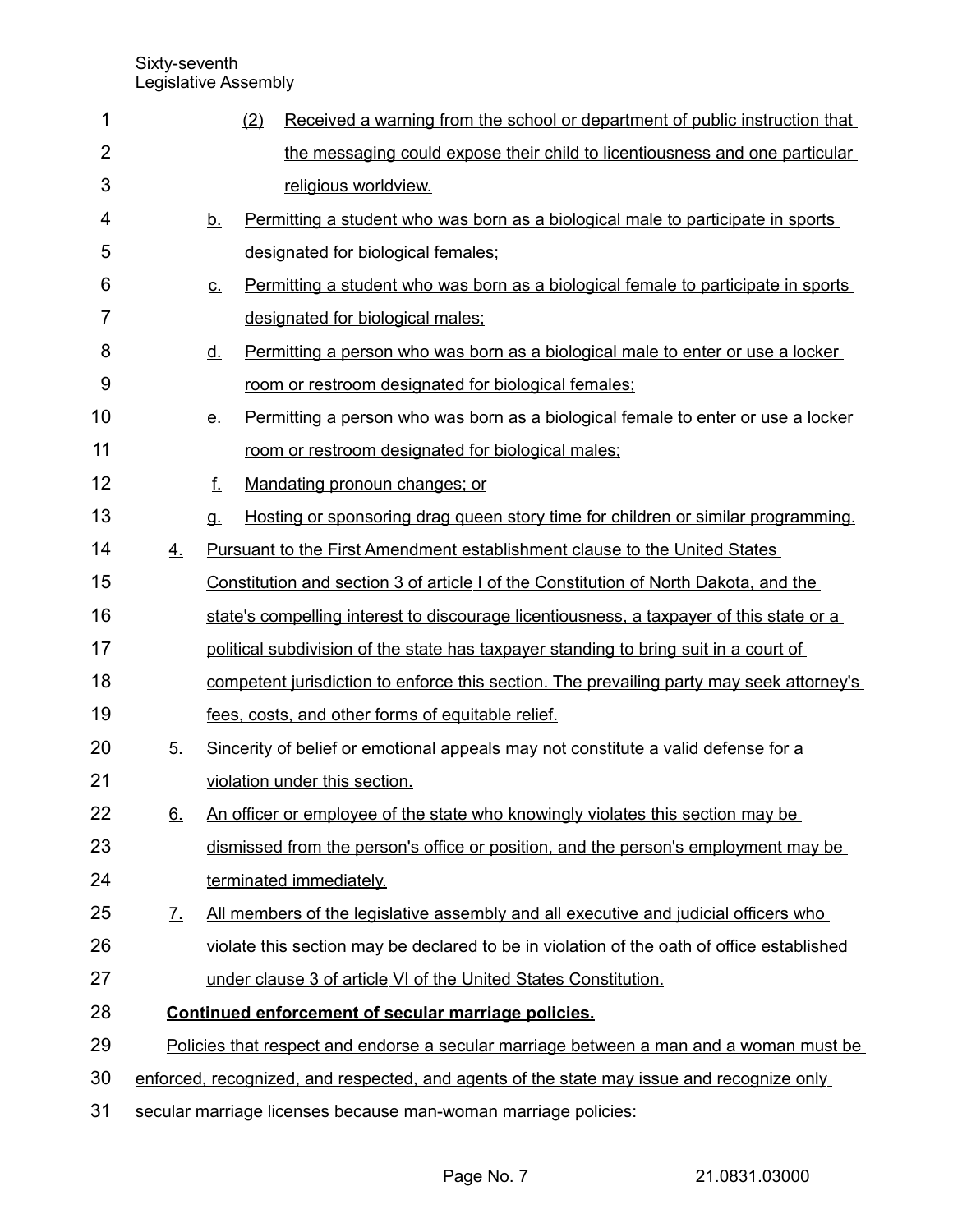| 1              | <u> 1.</u>                                                                                         | Are natural, neutral, noncontroversial, and secular in nature;                                  |                                                                                         |  |  |
|----------------|----------------------------------------------------------------------------------------------------|-------------------------------------------------------------------------------------------------|-----------------------------------------------------------------------------------------|--|--|
| $\overline{2}$ | 2.                                                                                                 | Fulfill their actual purpose;                                                                   |                                                                                         |  |  |
| 3              | $\underline{3}$ .                                                                                  | <b>Fulfill a narrowly tailored compelling state interest by upholding community standards</b>   |                                                                                         |  |  |
| 4              |                                                                                                    | of decency; and                                                                                 |                                                                                         |  |  |
| 5              | $\overline{4}$ .                                                                                   | Do not:                                                                                         |                                                                                         |  |  |
| 6              |                                                                                                    | a.                                                                                              | Violate the United States Constitution or section 3 of article I of the Constitution of |  |  |
| 7              |                                                                                                    | North Dakota;                                                                                   |                                                                                         |  |  |
| 8              |                                                                                                    | Fail the lemon test:<br><u>b.</u>                                                               |                                                                                         |  |  |
| 9              |                                                                                                    | Promote licentiousness;<br><u>C.</u>                                                            |                                                                                         |  |  |
| 10             |                                                                                                    | Attempt to justify practices that are inconsistent with the peace or safety of the<br><u>d.</u> |                                                                                         |  |  |
| 11             |                                                                                                    | state:                                                                                          |                                                                                         |  |  |
| 12             |                                                                                                    | Put religion over nonreligion;<br><u>e.</u>                                                     |                                                                                         |  |  |
| 13             |                                                                                                    | f.<br>Constitute a nonsecular sham, calculated ploy, power grab, or political power             |                                                                                         |  |  |
| 14             |                                                                                                    | play.                                                                                           |                                                                                         |  |  |
| 15             | Free exercise of religion.                                                                         |                                                                                                 |                                                                                         |  |  |
| 16             | Pursuant to the free exercise clause of the First Amendment to the United States                   |                                                                                                 |                                                                                         |  |  |
| 17             | Constitution and section 3 of article I of the Constitution of North Dakota, a person may believe  |                                                                                                 |                                                                                         |  |  |
| 18             | in and practice secular humanism and formulate any nonsecular self-asserted sex-based              |                                                                                                 |                                                                                         |  |  |
| 19             | identity narrative as long as the practices do not violate state or federal law. A state actor may |                                                                                                 |                                                                                         |  |  |
| 20             | not discriminate against any person for believing in or failing to believe in the plausibility of  |                                                                                                 |                                                                                         |  |  |
| 21             |                                                                                                    | secular humanism, sexual orientation orthodoxy, or nonsecular self-asserted sex-based identity  |                                                                                         |  |  |
| 22             | narratives.                                                                                        |                                                                                                 |                                                                                         |  |  |
| 23             | <b>Construction.</b>                                                                               |                                                                                                 |                                                                                         |  |  |
| 24             |                                                                                                    | This chapter is constructed on the premise that:                                                |                                                                                         |  |  |
| 25             | 1.                                                                                                 | The United States is a constitutional republic that the state of North Dakota is part of:       |                                                                                         |  |  |
| 26             | 2.                                                                                                 | The United States Constitution is the supreme sovereign law of this country that                |                                                                                         |  |  |
| 27             |                                                                                                    | preempts all state and federal law;                                                             |                                                                                         |  |  |
| 28             | 3 <sub>1</sub>                                                                                     | The First Amendment to the United States Constitution applies to the states through             |                                                                                         |  |  |
| 29             |                                                                                                    | the Fourteenth Amendment of the United States Constitution;                                     |                                                                                         |  |  |
| 30             | <u>4.</u>                                                                                          | The First Amendment establishment clause of the United States Constitution and                  |                                                                                         |  |  |
| 31             |                                                                                                    | section 3 of article I of the Constitution of North Dakota were not merely designed to          |                                                                                         |  |  |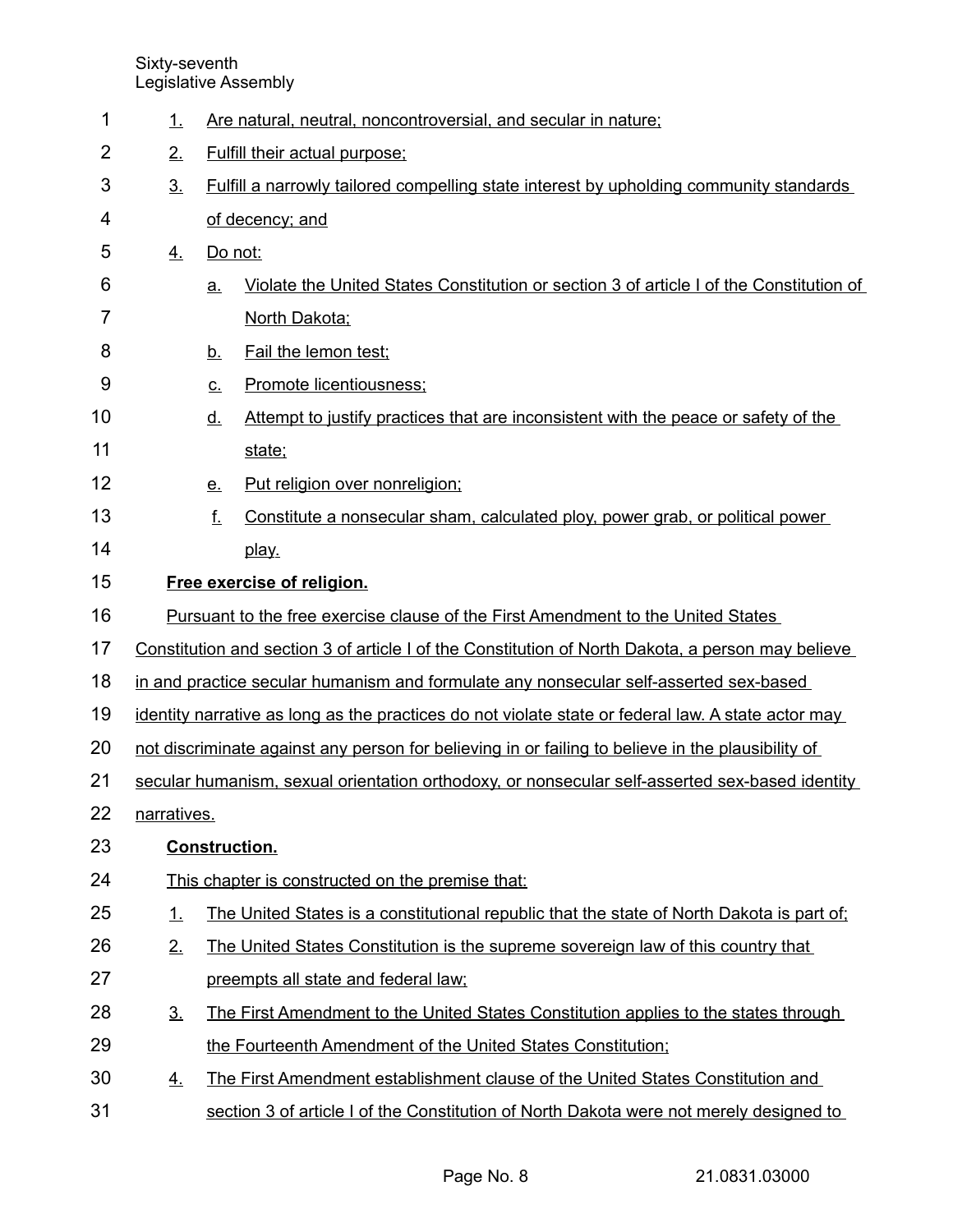| 1              |                       |                                                                                          | prevent the state from respecting the edicts of institutionalized religions but those of  |  |  |
|----------------|-----------------------|------------------------------------------------------------------------------------------|-------------------------------------------------------------------------------------------|--|--|
| $\overline{2}$ |                       | noninstitutionalized religions.                                                          |                                                                                           |  |  |
| 3              | 5.                    | Pursuant to clause 3 of article VI of the United States Constitution, all members of the |                                                                                           |  |  |
| 4              |                       |                                                                                          | general assembly and all executive and judicial officers are bound by oath or             |  |  |
| 5              |                       |                                                                                          | affirmation to not create or enforce policies that violate the establishment clause or    |  |  |
| 6              |                       |                                                                                          | free exercise clause of the First Amendment to the United States Constitution             |  |  |
| 7              |                       |                                                                                          | regardless of the members' or officers' party affiliation or personal religious beliefs.  |  |  |
| 8              | 6.                    |                                                                                          | Emotional appeals, even good ones, may not be used to usurp the establishment             |  |  |
| $9\,$          |                       |                                                                                          | clause of the First Amendment to the United States Constitution or section 3 of article I |  |  |
| 10             |                       |                                                                                          | of the Constitution of North Dakota in an effort to justify the government's creation or  |  |  |
| 11             |                       |                                                                                          | enforcement of policies that respect nonsecular self-asserted sex-based identity          |  |  |
| 12             |                       |                                                                                          | narratives, sexual orientation orthodoxy, or nonsecular marriage beliefs and practices.   |  |  |
| 13             | $\mathcal{I}_{\cdot}$ |                                                                                          | All policies that respect or recognize nonsecular self-asserted sex-based identity        |  |  |
| 14             |                       |                                                                                          | narratives, sexual orientation orthodoxy, and nonsecular marriage doctrine fail the       |  |  |
| 15             |                       |                                                                                          | lemon test first established by the United States supreme court and thereby are           |  |  |
| 16             |                       | preempted by the establishment clause of the First Amendment to the United States        |                                                                                           |  |  |
| 17             |                       | Constitution and section 3 of article I of the Constitution of North Dakota in their     |                                                                                           |  |  |
| 18             |                       | making and enforcement and must be repealed and enjoined from enforcement                |                                                                                           |  |  |
| 19             |                       |                                                                                          | because the policies:                                                                     |  |  |
| 20             |                       | a.                                                                                       | Constitute nonsecular shams:                                                              |  |  |
| 21             |                       | <u>b.</u>                                                                                | Cultivate indefensible legal weapons against nonobservers of the religion of              |  |  |
| 22             |                       |                                                                                          | secular humanism; and                                                                     |  |  |
| 23             |                       | <u>c.</u>                                                                                | Have the effect of excessively entangling the government with the religion of             |  |  |
| 24             |                       |                                                                                          | secular humanism.                                                                         |  |  |
| 25             | <u>8.</u>             | In the wake of the decisions by the United States supreme court that forced the state's  |                                                                                           |  |  |
| 26             |                       |                                                                                          | entanglement with the religion of secular humanism, there has been a landrush on:         |  |  |
| 27             |                       | <u>a.</u>                                                                                | The social marginalization and systematic persecution of nonobservers of the              |  |  |
| 28             |                       |                                                                                          | religion of secular humanism; and                                                         |  |  |
| 29             |                       | <u>b.</u>                                                                                | Public elementary schools and public libraries by devout secular humanists for            |  |  |
| 30             |                       |                                                                                          | the sole purpose of targeting and indoctrinating minors with the licentious religion      |  |  |